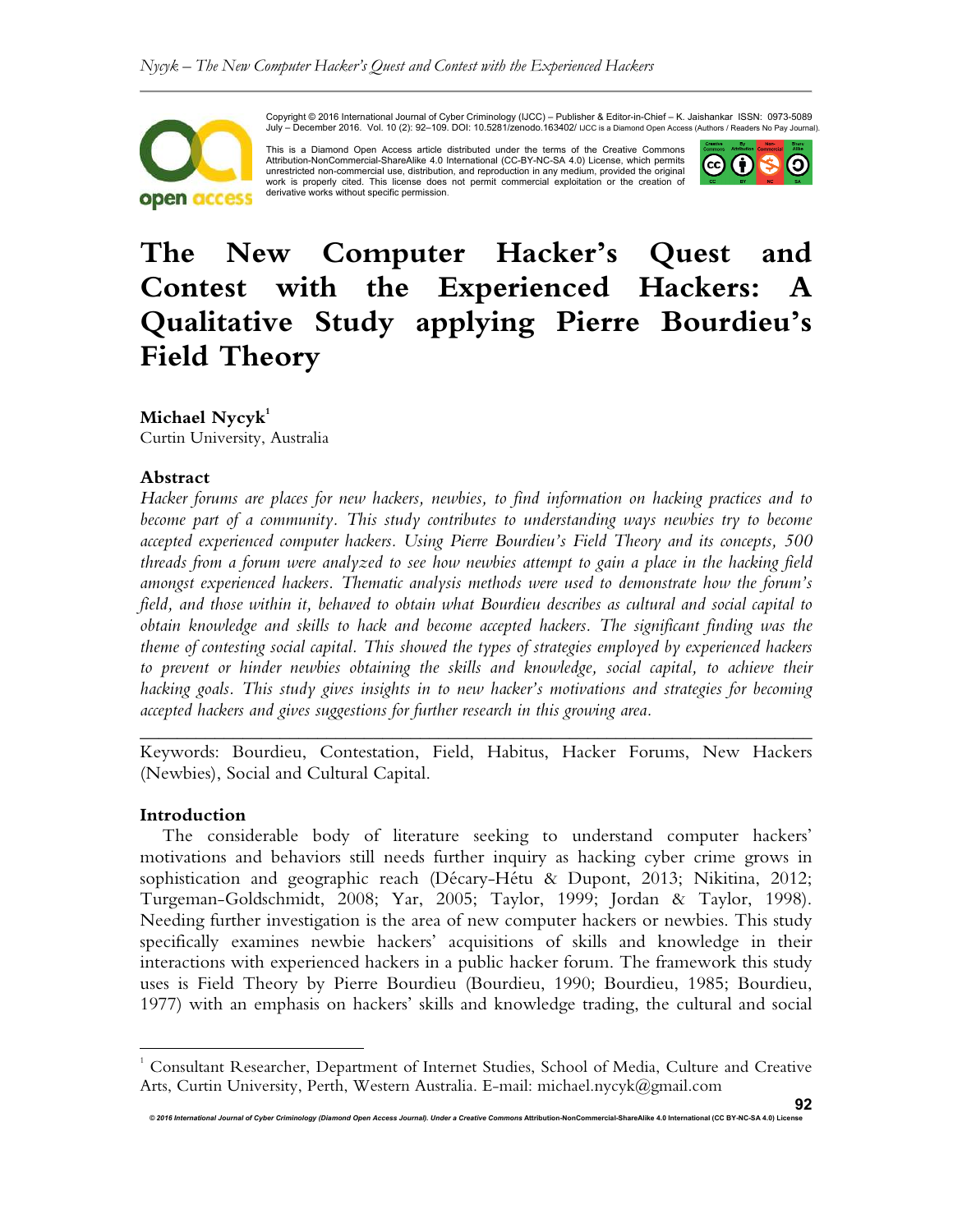

capital of the field (Bourdieu, 1986; Bourdieu, 1984), between newbies and experienced hackers.

Although social media sites such as Facebook and Twitter are used by hackers, online community forums are still utilized as spaces hackers gather online (Kubitschko, 2015). Newbies join to gain access to highly specialized skills, information-sharing, networking and support from experienced hackers (Turgeman-Goldschmidt, 2008; Meyer & Thomas, 1990) but may experience admonishment, mocking and insults for their lack of skills and types of questions they ask (Décary-Hétu & Dupont, 2013; Meyer & Thomas, 1990). Hence the field of the forum operates on power relations; that is, in Bourdieu's terms (1990), the capital of skills and knowledge is contested by newbies because they want what the experienced hacker possesses. This exploratory study focuses specifically on this aspect. Research on newbies has not adequately focused on describing and analyzing the relationships between newbies and experienced hackers in online community hacker forums.

The investigation of hacker forums to discover their characteristics and activities for cyber security has previously occurred. For example, Imperva, a global computer network security company, conducted a qualitative content analysis of threads within a large hacker forum. Their report identified descriptive trends, such as increased Structured Query Language (SQL) injections discussions to cause Denial of Service (DoS) attacks to a noted increase in newbies joining the forums from previous years' analyses (Imperva, 2012). Although using a considerably larger sample size than this study, 250,000 members' threads were examined (Imperva, 2012), it is clear that hacker forums require further analysis to give computer network security professionals insights into hacker behaviors and identify trends in hacker culture.

Newbie hackers desire to be a part of a hacking community even if their individual goals differ. Hackers' desire, as Nissenbaum (2004) describes, total and free access to computers and information, and mistrust centralized authority, have a disdain for obstacles erected against free access to computing and desire to be evaluated by their technical virtuosity and accomplishment. Hackers hack for reasons such as: conflicts with authorities and revenge motives (Chiesa, Ducci & Ciappi, 2009), beliefs that breaking into computer systems benefit society by showing how to increase computer security (Kao, Huang & Wang, 2009), achieving feelings of power due to low self-esteem (Fötinger & Ziegler, 2004), gaining entrance to a social group (Kilger, Stutzman & Arkin, 2004) and to satisfy an addition (Taylor, 1999). These also play a part in a desire newbies have to join a hacker community and work with experienced hackers to learn skills and knowledge to hack computer systems.

Yet newbie hackers face a constant battle to be accepted by hackers from the beginning of their quests to obtain the capital they need to hack. For example, experienced hackers resent script kiddies and unskilled hackers who use hacking tools such as code and scripts developed by experienced hackers. In a display of power by experienced hackers, script kiddies are identified, shamed and called pestilence and other terms, and banned from hacker communities (Taylor, Fritsch, Liederback & Holt, 2011). Hacker ethics, rules hackers in the particular community abide by, vary, and experienced hackers will often want proof from the new hacker, such as completing a fake or real hacking mission, before joining. Newbies may resent such activities to enter the field, but will contest the knowledge and skills of the experienced hacker by posting threats, abuse, and pleas or try to outsmart hackers with superior displays of knowledge.

© 2016 International Journal of Cyber Criminology (Diamond Open Access Journal). Under a Creative Commons Attribution-NonCommercial-ShareAlike 4.0 International (CC BY-NC-SA 4.0) Lic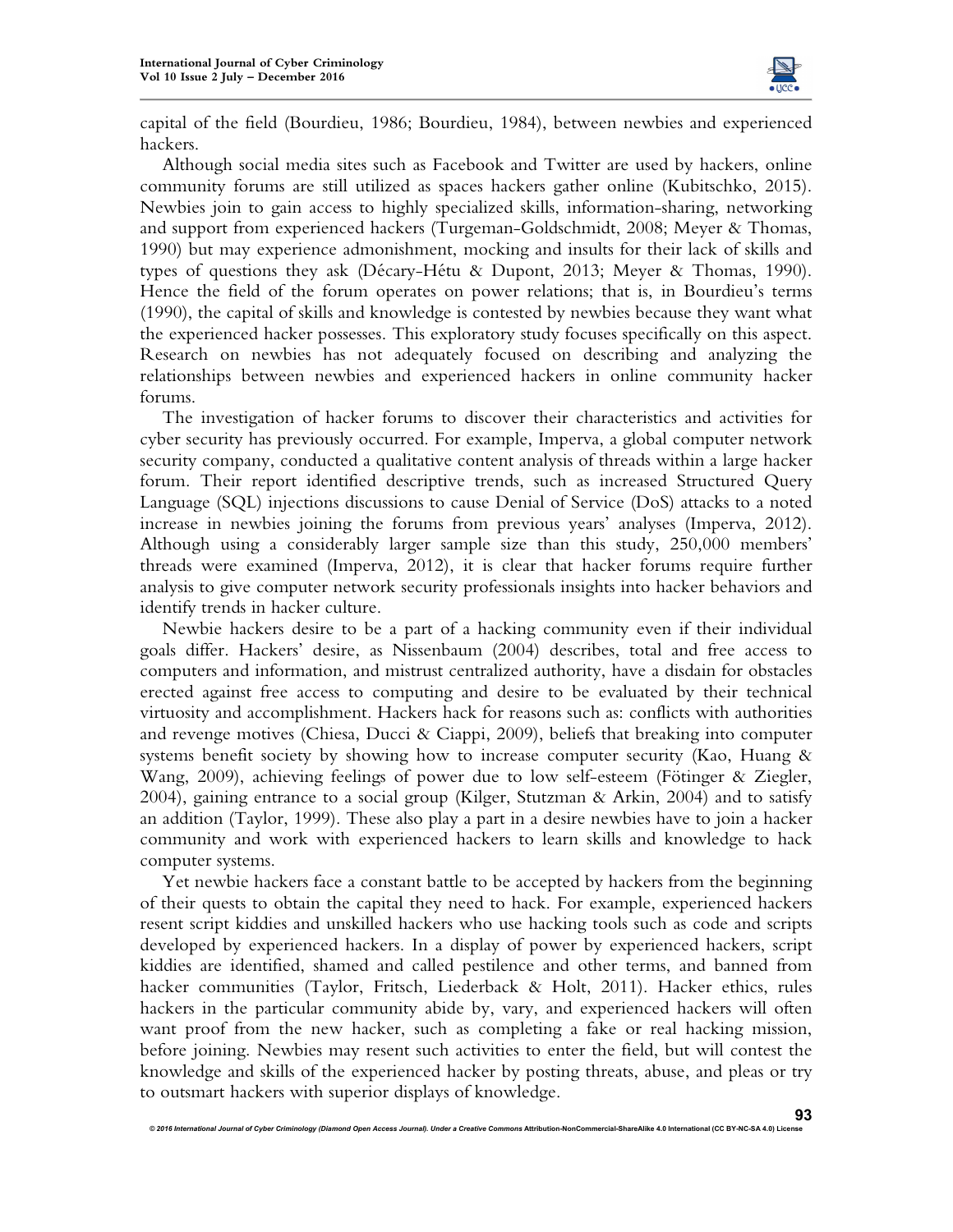The research problem explores the relationships between the newbie hacker and experienced hackers in one public hacker community forum. There is, in Bourdieu's (1986) terms, a contestation over capital because newbies struggle to gain acceptance and obtain the hacking knowledge and skills to be a part of a hacker community. They also experience ridicule, shame and abuse if they violate not only the formal rules of a hacker forum but also the beliefs and ethics of the group. This study uses hacker forum threads as data like Décary-Hétu & Dupont's (2013) study. Other studies, such as Bachmann's (2010) survey of hackers at a conference, and Shachaf and Hara's (2010) and Turgeman-Goldschmidt's (2008) interviews of hackers' motivations and behaviors were effective in gaining insights into hackers' worlds. Using textual data only can be just as valuable despite some concerns that will be addressed in the methods section.

This study is guided by three research questions which aim to describe and analyze newbies and experienced hackers interactions as the newbie tries to obtain knowledge and skills, the capital of the hacker forum. These questions are:

- 1. What are the types of capital, skills and knowledge, newbies seek and how do they seek them?
- 2. How do newbies challenge the established order of the hacker community forum and what strategies do experienced hackers employ to maintain power and control over newbies?
- 3. What insights can be drawn from these forum interactions on the relationships between new and experienced hackers?

The study's framework is based on Bourdieu's Field Theory, the elements of which are discussed here.

#### **Framework: Bourdieu's Four Elements of Field Theory**

*© 2016 International Journal of Cyber Criminology (Diamond Open Access Journal). Under a Creative Commons* **Attribution-NonCommercial-ShareAlike 4.0 International (CC BY-NC-SA 4.0) License** 

Four of Bourdieu's concepts create a framework to investigate this research problem. These are: field and habitus, which allow a rich description to be made of what the group is doing in the field, and social and cultural capital which are types of resource gained on attaining group membership (social) and forms of knowledge and skill that allows a person a greater financial or social status in a group (cultural) (Bourdieu, 1990, 1986, 1984; Bourdieu, 1977). Central to this research is how power operates; that is, the power experienced hackers have to control what newbies need to do to obtain capital, but also how newbies will challenge the established order to attempt to obtain capital.

#### *Field*

Bourdieu explains a field as a system where social positions exist structured internally by hierarchical power relationships (Bourdieu, 1990, 1984) much like a football game field. It is a space where struggles over the appropriation and acquisition of capital occur. In the context of the hacker forum, the posts on the forum threads are the space where the hackers communicate, but these also exert power relationships over newbies by the words posted in the thread. First, newbies want knowledge and skills to hack, obtaining social capital, but struggle because they may not receive the answer they want. Second, they also want to be accepted and be taken seriously, which also a struggle because they may be dismissed by experienced hackers and not allowed to advance in the hacker field.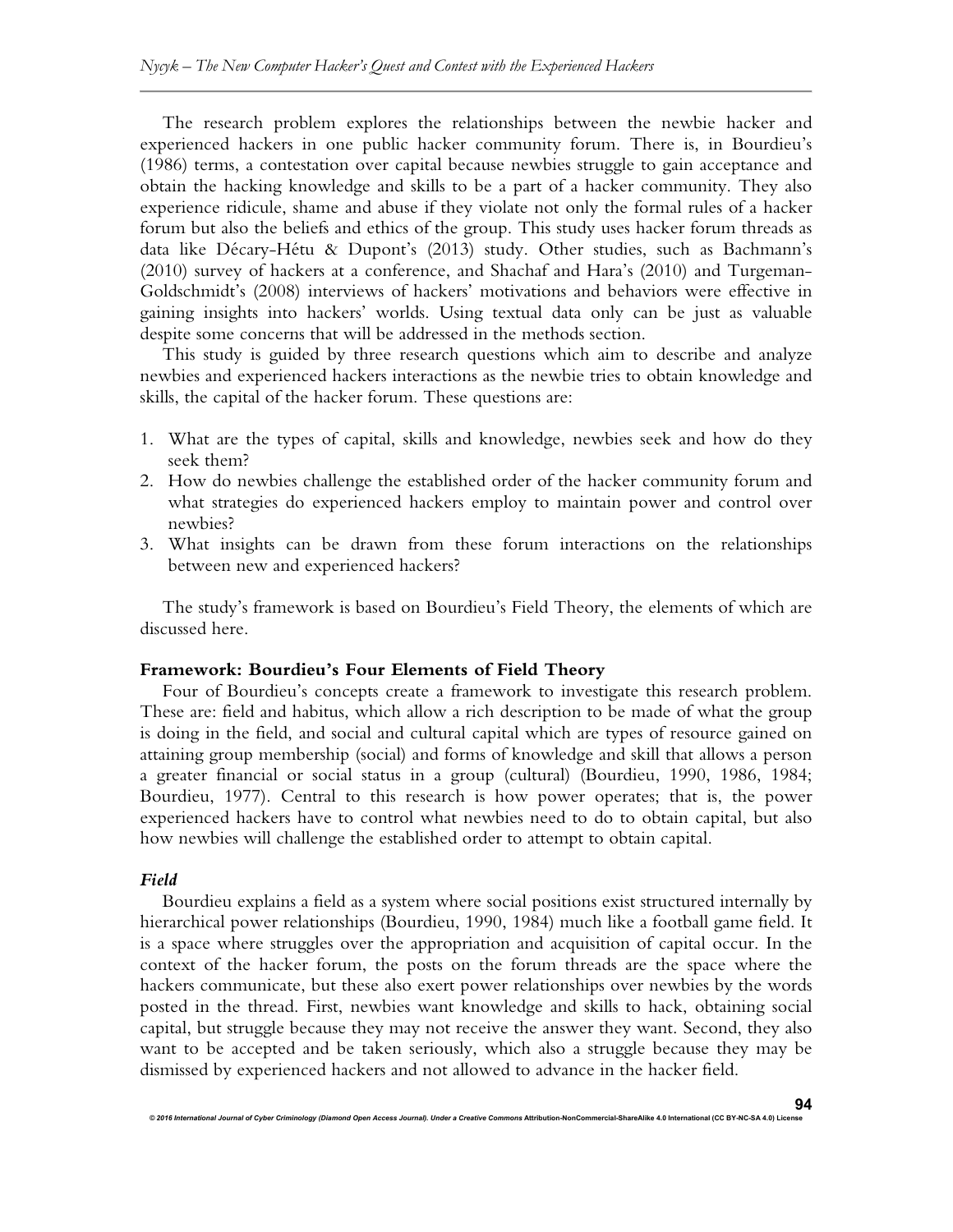

The comparison between newbies and hackers is described as a power relation because one group has control over the actions of another, much like Bourdieu says exists in the legal system where judges have control over the actions of lawyers (Bourdieu, 1984). Newbies can advance in the hacker community field, which is symbolized by the removal of the word newbie off their post and replaced with hacker, by the completion of hacker missions and contributing more than two posts to a thread. This advances their position in the field as it means they can access more features in the forum such as the ability to become administrators and remove or warn newbies if the newbie acts inappropriately.

## *Habitus*

While field describes the space activities are occurring, habitus describes the individual's values and expectations aligned with the social group they are a part of (Bourdieu, 1990, 1984). Bourdieu's critics clarify habitus as the habits and dispositions, ways of acting in certain ways that always occur (Hanks, 2005). Describing habitus accounts for the reproduction of social and cultural domination because people must act in a certain way to be a part of a group and demonstrate this to others (Mander, 1987). Habitus is a product of the environment people operate in often determined by pre-existing values those in the field have. It is contested when people want change or when a group changes their habits or values as society or their circumstances around them changes.

Habitus describes particularly well how the values, habits and dispositions of one group, the hackers, impact on another, newbies. Habitus insists people in a group think and act in certain ways or they cannot gain the capital they desire (Bourdieu, 1986, 1984). Giving capital to others is influenced by the group's habitus. For example, experienced hackers want newbies to act in ways that do not waste their time, which is an established habit to deride newbies if they do, and newbies have difficulties working out what these are. If the newbie does not align themselves with the group's habitus the result is they will not obtain the capital they need to hack.

## *Social and Cultural Capital*

Capital is the skills and knowledge embedded in the group members' field possessed by everyone but at different levels, which determines their position in a field. Using Bourdieu's (1986) formal definitions for this study, the two types of capital defined are:

- 1. Cultural Capital: The forms of knowledge, skills, education, and advantages that an individual has, which give them a higher status in a society or field
- 2. Social Capital: The resources available to an individual on the basis of honor, prestige or recognition, and serves as value that one holds within a culture

In this study the cultural and social capital are the skills and knowledge of hacking systems, combined with information about the formal learning needed to hack and the attitudes and values of the larger hacking community. To obtain capital, as Bourdieu (1986) argues, depends on skill and performance in the field. However, newbies may not be satisfied with these demands and contest the field.

It is this contestation over capital which is important to describe and analyze. The struggles newbies have will depend on their willingness to conform, but if they do not receive the capital they need they can argue with other hackers in the threads. Sometimes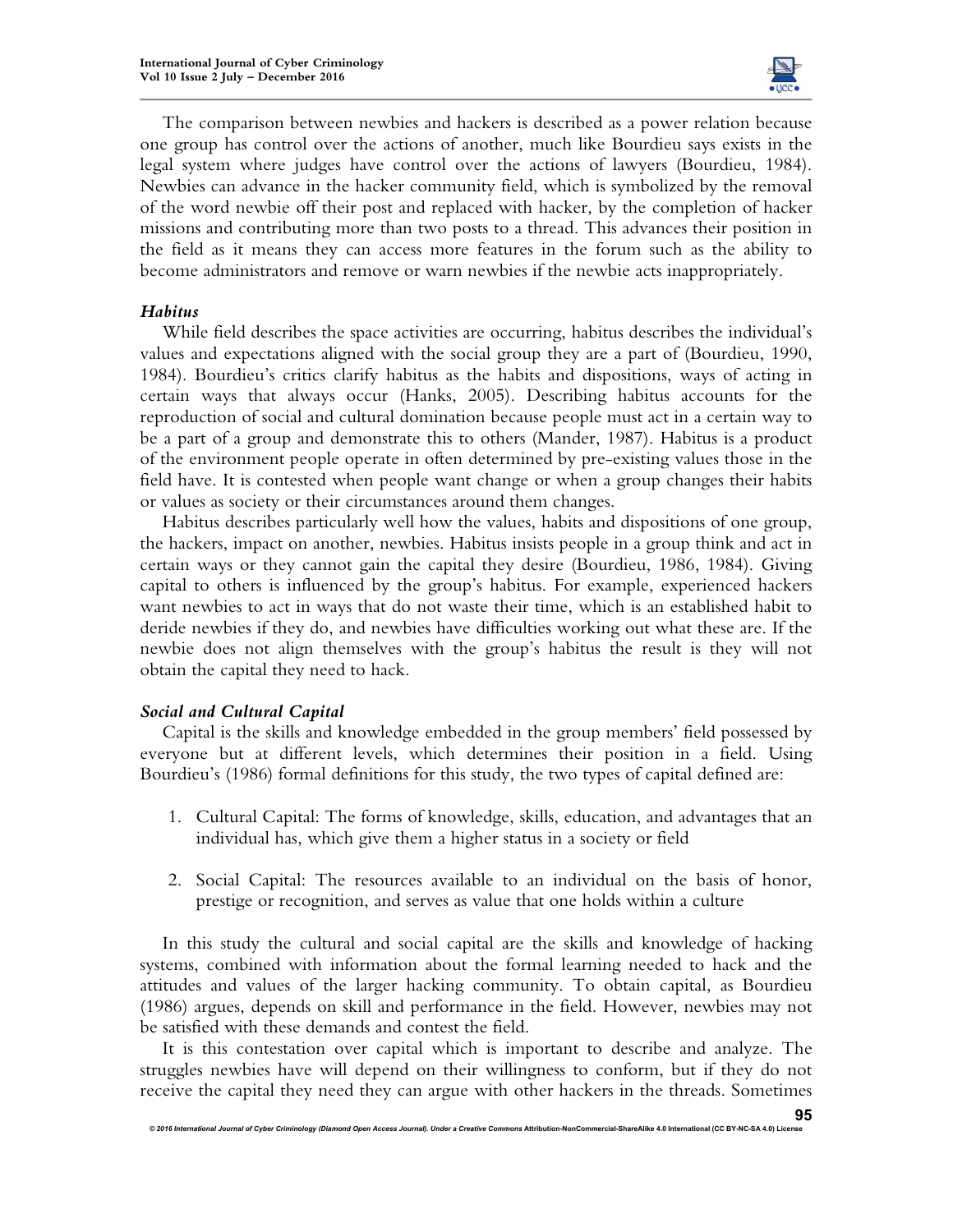a contestation over capital means the field will change when those in it see the unfairness of their decisions. Nevertheless, withholding capital can also have some positive effects, such as newbies can give up their aspirations to hack and potential cyber crimes can be avoided as they are discouraged by hackers.

## **Method**

The section describes and discusses the methods used to investigate the hacker forum and Bourdieu's concepts, using the rigorous and most appropriate method, Thematic Analysis (Braun & Clarke, 2006). This method aims to understand current practices of individuals, allowing the detection and identification of factors that influence issues generated by those in the field or group (Alhojailan, 2012). It identifies, analyses and reports patterns or themes within a data set in detail but also helps interpret various dimensions of the research problem (Braun & Clarke, 2006).

First, a public hacker forum was identified which was representative of a field where newbies seek capital. For anonymity, the site is not named in this paper to protect informants. However, the posts can be viewed by the public but as an added consideration in the data examples the user names are left out. The data are reliable because members have to join the forum to post. A total of 500 posts were chosen at random from the forum with the main criteria that a newbie posted in the threads. Once collected the data were analyzed with qualitative software.

Second, the method chosen, thematic analysis, is appropriate because it involves searching across a set of data to find repeated patterns of meaning (Braun & Clarke, 2006). Two advantages are: it suits finding evidence of the operation of Bourdieu's framework, field, habitus, social and cultural capital, but also opens the possibility of finding other unexpected themes that answer the research questions.

Undertaking thematic analysis involves a number of steps. Thinking about concepts being sought, guided by the questions and framework, categories of each concept are created using a deductive approach in finding them. The data are then coded to the concept, with the creation of categories and subcategories that clarify and explain the concept. Importantly, and what contributes to the rigor of the study, is pattern finding and constantly going over categories to compare and contrast data to demonstrate with evidence what is occurring (Braun & Clarke, 2006). The iterative process is timeconsuming, but by not rushing it allows assumptions about category and data examples to be clearly explained and justified. The categories and then summarized and titled with a named category and a number of elements identified that describe the theme.

Ethical considerations of using data from a public online community site for this study need clarification. Kollock (1999) warned that digital artifacts researchers use can subject the informants to surveillance. With more sophisticated tracking and data mining software available, Skågeby (2015) cautions that forum search engines are now sophisticated to the point they can pick up exact text of informants.

The study is still considered low-risk, but precautions were used to preserve as much anonymity as possible. Using advice from Markham and Buchanan (2012) of the Association of Internet Researchers, Madge (2007) and Bruckman, (2002), these strategies where used to minimize informant risk:

1. The site is officially and publicly achieved.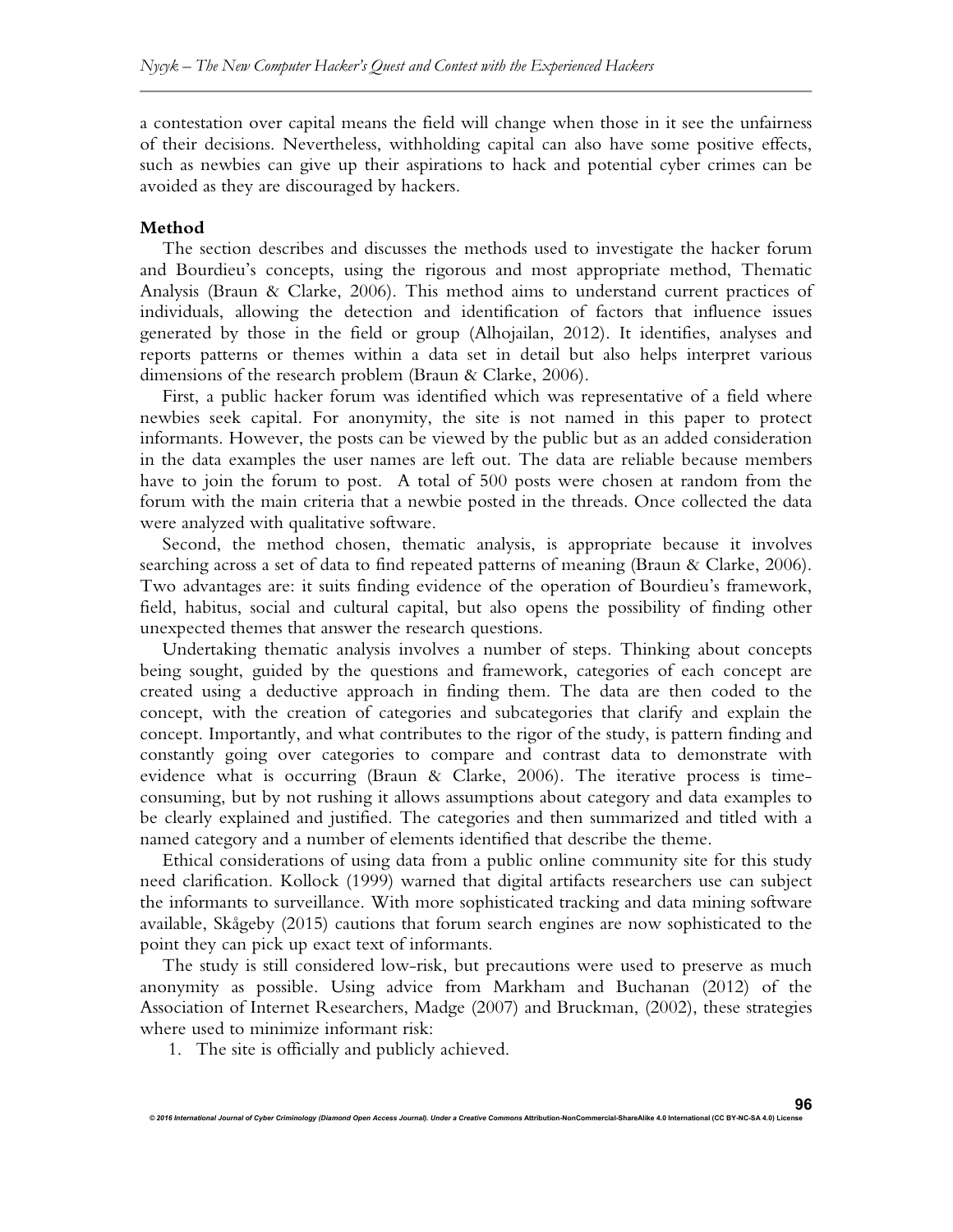

- 2. No password is required for accessing it nor joining the site as a member should occur.
- 3. No site policy prohibits using data for research purposes.
- 4. The topic is not highly sensitive.

In the results section although the text is reproduced leaving out usernames assisted with protection of posters. It is also argued that the data are public but the risk of those seeking those who posted for criminal prosecution is likely non-existent.

#### **Results**

The findings suggest that Bourdieu's contestation over capital is explicitly shown in the interactions between experienced and newbie hackers in the field of the hacker community forum. An overall description of the major theme is that experienced hackers will use their cultural and social capital they possess to either advance or suppress the advancement of the newbie. As Bourdieu (1990, 1986, 1985) argues, having a form of power over what others want means those entering the field have to negotiate it by adhering to established rules. This power held by the experienced hackers was identified as the requirements newbies must achieve before improving their position in the hacker forum field.

This observation was evidenced in four themes, one from cultural capital, the experienced hacker's forms of knowledge and skills giving them a higher status in the community (Bourdieu, 1990, 1985), and three themes from the social capital concept which are the resources that newbies can obtain based on group membership participation and co-operation. The types of capital, skills and knowledge newbies seek and how they are sought is answered by both the interchange of hacker advice, technical advice and experiential advice, through interactions within threads.

The second research question was answered by the fourth theme showing the level of contestation over capital. Newbies challenged the established order of the hacker community by asking questions which caused the experienced hackers to use their positions to stop these behaviors. For example, even with the explicit rules in place for using the community, newbies do make requests for hacking techniques and procedures which should advance their position to go and hack but are disallowed. What was unexpected was the level of protectionism of the forum with consistent admonishment if illegal activities were mentioned by newbies. Hacking, despite years of claims from hackers to the contrary, is still seen as a 'criminal act' to be feared, a form of social deviance and a threat to world information systems security (Dremliuga, 2014; Kirwan & Power, 2013; Taylor et al., 2011; Kshetri, 2010; Warren & Leitch, 2009; Flowers, 2008; Mitnick, 2002).

The results showed that the experienced hackers will advise newbies how to hack, including posting programming code and Structured Query Language (SQL) database hacking codes, yet in turn will use the power they have gained to censor and admonish newbies who ask for such knowledge. This group protects their interests in the field and will prevent illegal activities being discussed. Yet newbies do get confused about how to act is evident despite the rules of behavior and participation clearly posted on the forum's site. The site displays the warning "The Site Does Not Support Legal Activities" but is clearly ignored in the sample of threads. In the field the identified struggle, as Bourdieu

 $@$  2016 International Journal of Cyber Criminology (Diamond Open Access Journal). Under a Creative Con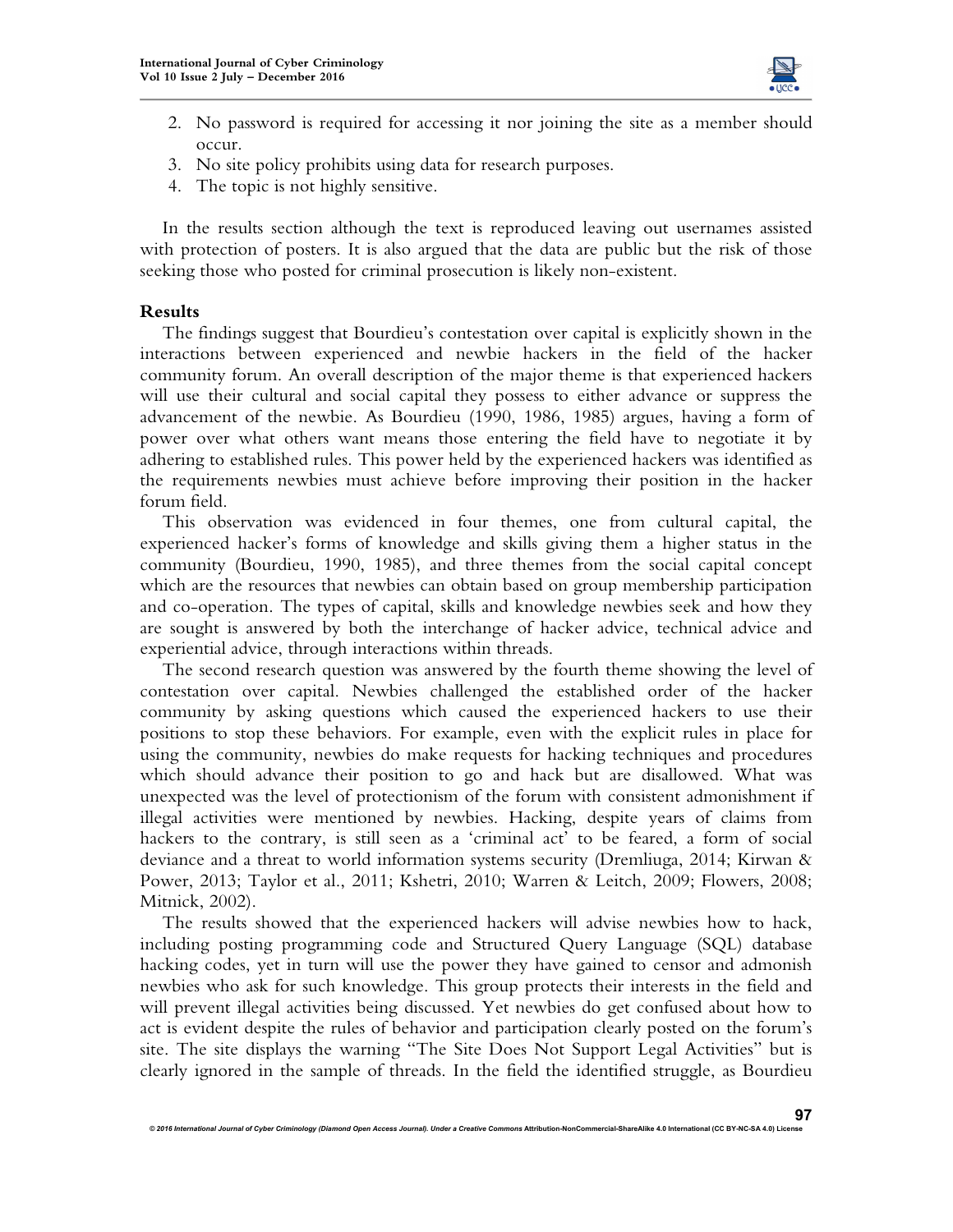uses that word, is the contradiction that newbies must learn the habitus of the community yet often choose not to do so hence limiting their acquisition of capital.

The four themes identified from the analysis and their components are presented in Table 1. Cultural Capital only occupies one significant them, while themes two to four are findings about Social Capital:

| Capital Type | <b>Theme Name</b>                   | <b>Theme Elements</b>                                   |
|--------------|-------------------------------------|---------------------------------------------------------|
| Cultural     | Impart Skills and<br>Knowledge      | Give advice and knowledge to<br>maintain skills         |
|              |                                     | Possess specific skills sought after                    |
|              |                                     | Use skills to advance position in<br>field              |
| Social       | Advice Seeking                      | Newbie freely given needed<br>$\bullet$<br>information  |
|              |                                     | Newbie seeking<br>specific<br>information               |
|              |                                     | Newbie wants learning advice                            |
|              |                                     | Newbie wants starting point for<br>hacking              |
| Social       | <b>Advice Giving</b>                | Give needed information freely<br>$\bullet$             |
|              |                                     | Impart experience                                       |
|              |                                     | Solve a problem for another<br>$\bullet$                |
| Social       | <b>Contesting Social</b><br>Capital | Admonish, insult and humiliate<br>newbies               |
|              |                                     | Experienced hackers criticisms of<br>newbies' behaviors |
|              |                                     | Newbies' criticisms of community<br>rules               |
|              |                                     | Warning newbies of illegalities<br>and punish them      |

**Table 1. Capital Type, Theme Names and Theme Elements** 

These results are now discussed in-depth. The third research question about the insights drawn from the study is discussed in the results section.

## *Theme 1: Impart Skills and Knowledge*

The theme describes the types of cultural capital held by the experienced hackers that demonstrates how they maintain the position in the field they occupy. Their acquisition of hacking skills and knowledge is sort after by newbies and is exercised in the willingness of the hacker to impart this capital by posting it in the threads. In giving advice it is bestowing information and knowledge, therefore capital, onto others to advance their position while maintaining their own skills in the field. The hacker and newbie are identified by numbers as different ones were analyzed in each exchange. This example demonstrates an advice interchange:

*© 2016 International Journal of Cyber Criminology (Diamond Open Access Journal). Under a Creative Commons* **Attribution-NonCommercial-ShareAlike 4.0 International (CC BY-NC-SA 4.0) License**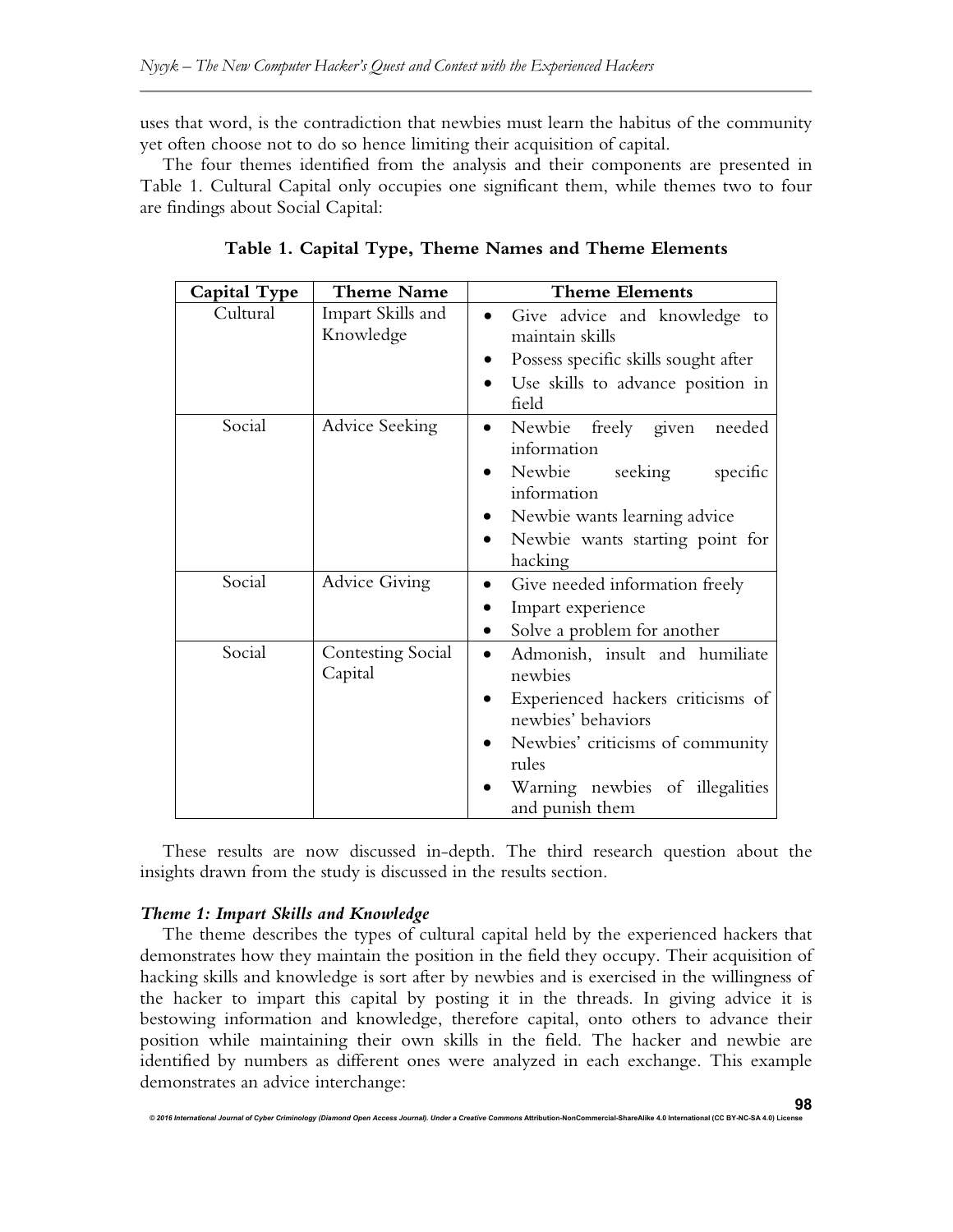

HACKER 1: As mentioned above python is a great language to start learning. If you choose to learn it I would recommend lawofcode.com and for books 1.Learn Python the Hard Way by Zed Shaw 2. Violent Python (and/or) Gray Hat Python. In that order btw.

Maybe something in the following order

- 1. Codecademy
- 2. Learn Python the Hard Way
- 3. Read Violent Python (Hacking with Python ebook)

NEWBIE 1: You really helped me out :) Thank you!

By recommending resources to the newbie, the hacker shows those in the community they know the exact resources that can advance another hacker. This is interpreted in Bourdieu's (1985) theoretical terms as the distribution of capital as an instrument for the appropriation of the product of labor which is defining the state of the power relations occurring in the field and the position of the person in the field. This simple information interchange does potentially change the position of the newbie who may take the advice and use it. This type of attempt at advancement in the field was seen throughout the data and demonstrates how it was consistently operating.

When cross-checking the data that makes up the themes, a subtle overlap was seen between cultural and social capital when an element of this theme was identified. The majority of newbies wanted specific skills and advice. Hackers would provide complex and detailed posts on how to hack. In this example an experienced hacker gives information on the correct code to hack a file:

HACKER 2: A local file inclusion means that it is possible to load some local file (a file on the machine) in some given path or input, allowing the hacker to read the contents of the file.

An example of expected input using a \$\_GET parameter

Code: Select all https://www.yoursite.com/members.php?member=pythonhacker

Malicious code: Code: Select all https://www.yoursite.com/members.php?member=../../../../../../etc/passwd%00

The experienced hackers also used such information to advance in the field by completing more complex hacking missions set by the community and interacting with experienced hackers to give their experiences of the hacking mission. A posting which shows this is a hacker developing code for others to use:

HACKER 3: Here's an example I made real fast in case you are interested.

© 2016 International Journal of Cyber Criminology (Diamond Open Access Journal). Under a Creative Commons Attribution-NonCommercial-ShareAlike 4.0 International (CC BY-NC-SA 4.0) Lic

Code: Select all import httplib2 #import re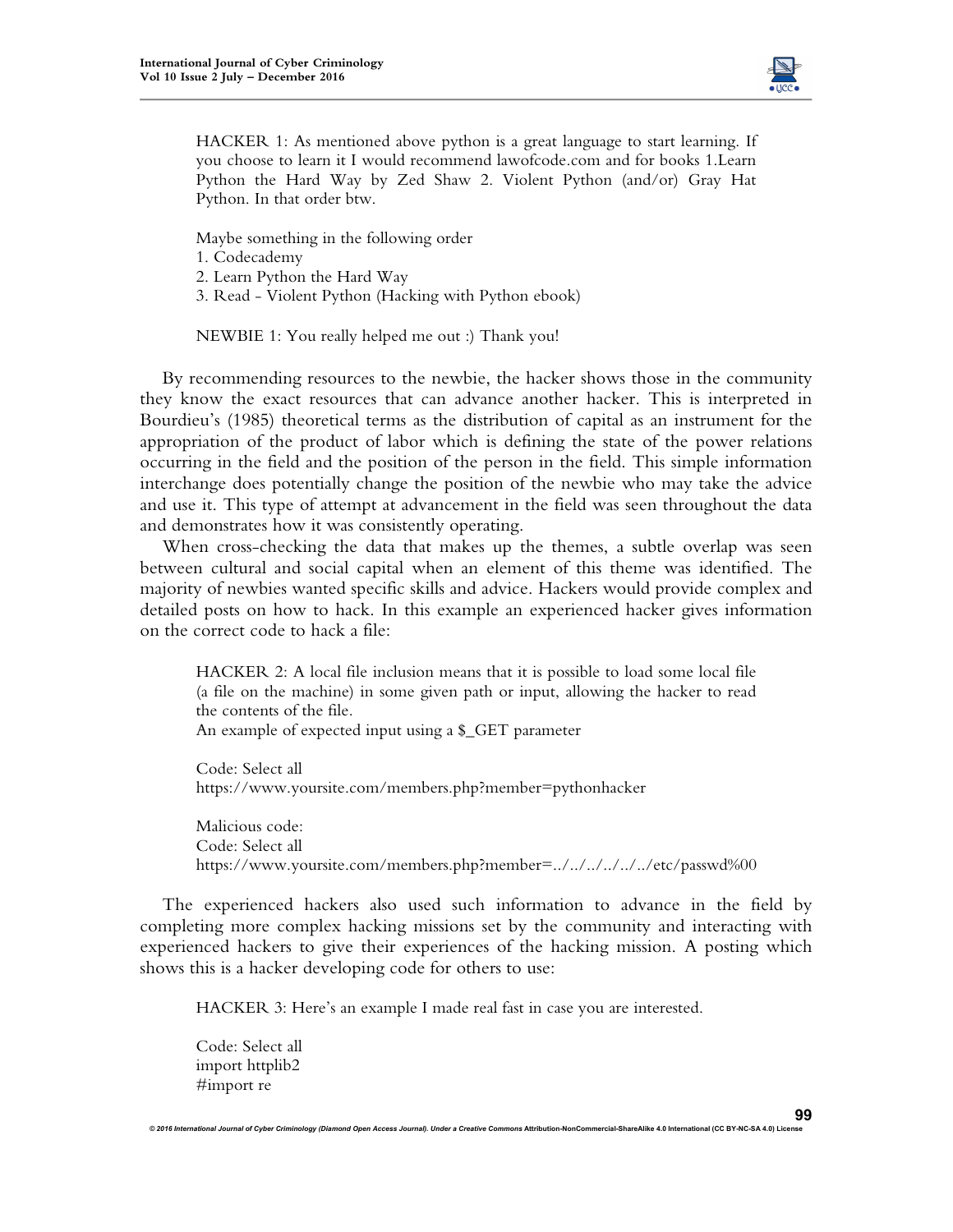$h = \text{httplib2.Http}$ ('.tmp') response, content = h.request('http://checkip.dyndns.org') print((str(content).split(": ")[-1]).split("<")[0])

Any C++ compiler should be able to compile C code just fine

The conclusion of this theme is that the cultural capital that the hackers post in the community can earn them a higher and more credible status amongst others. They are genuine postings to help others hack, but do function as capital growing that earns respect from other hackers in the community.

#### *Theme 2: Advice Seeking*

The giving and receiving of advice on how to hack, and on hacker philosophies and rules, underpins the growth or loss of social capital in this community. The habitus of experienced hackers is to help others, but only under certain defined assumptions brought to the community. Hackers, regardless of their status of being called white (good), black (bad) or grey (elements of both) do foster an informal but powerful collective worldwide community by frequent swapping of capital online and through hacker conferences or publications of experiences in books and other written means (Holt, Strumsky, Smirnova & Kilger, 2012, Chiesa et al, 2009; Schell & Dodge, 2002; Jordan & Taylor, 1998). The type of social capital sort are hacking skills and knowledge, but in order to obtain it the advice must be worded correctly within the boundaries of the hacker community or it is withheld.

Four elements of advice seeking were identified. First, the newbie is given the information freely without the expectation of even a thank you to the hackers, although many did thank those who gave the advice. Here a hacker freely gives information on how to fix an operating system issue:

HACKER 4: This isn't something that should happen on a normally functioning system. In your first post, you said you had recently installed windows7. If it was me, considering how frequently i use the browser and how suspicious this is, and since i have the installation cd, I'd do a fresh install again. That's all I've got. Good luck bro.

Further examining this theme, the continuous advice seeking was seeking specific information, for example how to remain anonymous online, SQL code for hacking databases or what hacking tools could be obtained to hack systems. Newbies consistently sought specifically how to remain untracked by authorities and others by using a proxy server, which can connect their computer to other indirect network connections to other networks services to hack. This example of specific information seeking generated much advice and was a frequent request newbies made in the community seeking hacking knowledge:

NEWBIE 2: I thought this might be the best place to ask this. What's the best way to hide yourself online so that people who might be looking for you can't track you when you're doing "stuff"? ok I guess I don't care if they know I'm online... I just don't want them to be able to track me.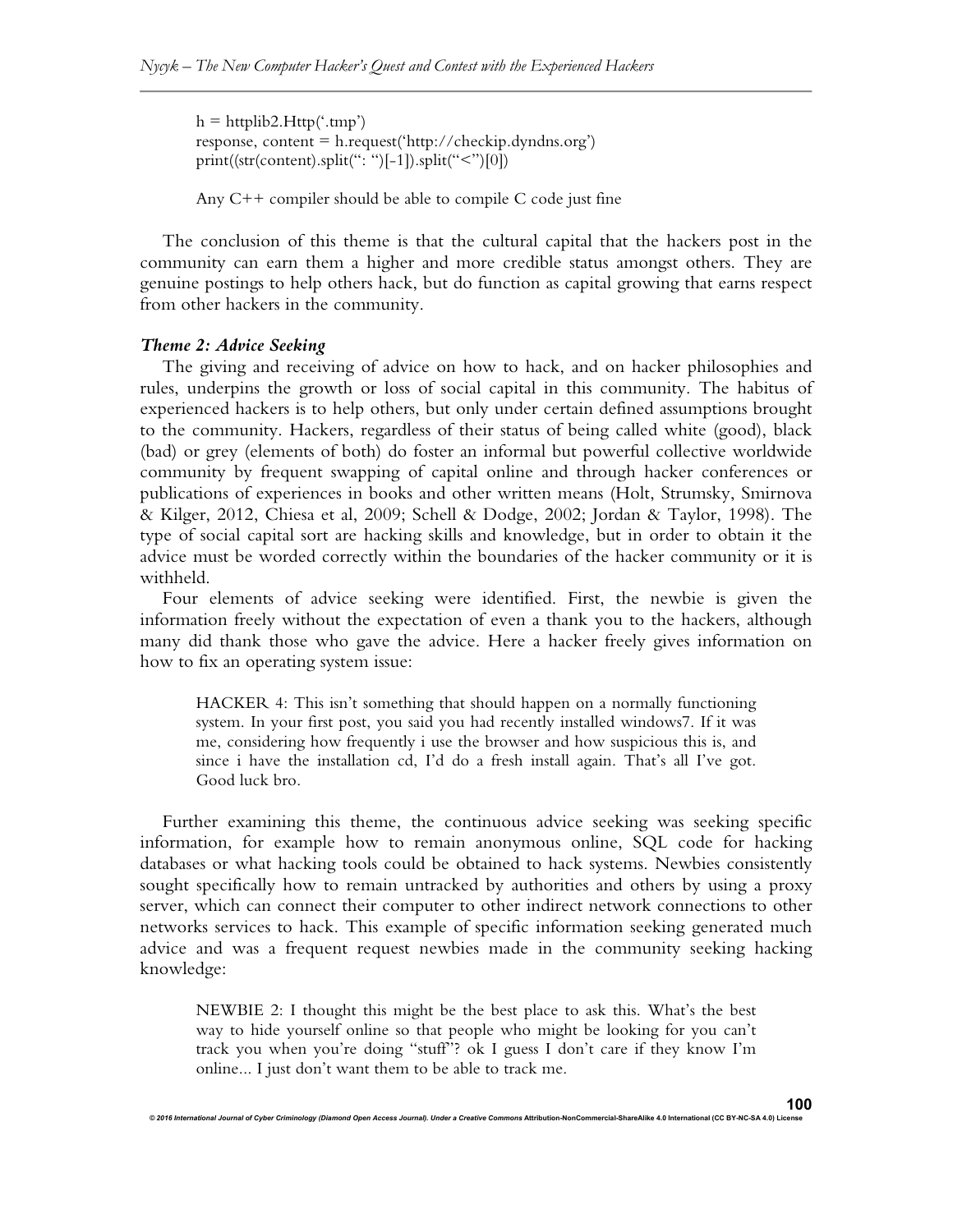

Some questions suggested the newbie knew certain information already, as shown in this example where a more specific question about anonymity was asked:

NEWBIE 3: If i spoof my MAC address and use an unencrypted and public network access point, is there any way to connect me to my actions?

Nevertheless, all advice seeking posted was responded to and no newbie was criticized for asking about topics, although the way they asked questions caused friction as will be seen in theme four.

Aside from skills, newbies sought general advice about learning to hack, as in what programming languages and hacking techniques were needed, and what was a starting point to hack. This was seen as important social capital for those how joined the community to begin hacking. In this representative example, the newbie asks what is valuable to learn to continue hacking:

NEWBIE 4: I don't know if I'm in the right path on becoming a hacker. I'm a  $3<sup>rd</sup>$ year college student and the language I only know is Java. I know a little about HTML, CSS and JavaScript because we have a web development class in our college. Will I continue learning Java? Because almost all the posts I've seen here suggests learning C or C++.

By contrast, many newbies may have known of hacking tools and programming languages, but still needed a starting point. In this example, which experienced hackers would often respond kindly to, the newbies would ask similar type questions on how to start hacking:

NEWBIE 5: Hi guys, I'm new here and recently I've been wanting to learn network security and pen testing. In the past I've worked a bit with some basics of SQL Injections and some metasploit but that's about as far as my experience goes. As for programming, my knowledge is close to non-existent. So my question is, where do I go from here?

Overall, this theme captures the type of capital that is sought by newbies to advance their positions as hackers in the community and outside of it. The next theme that arose demonstrates how the hackers advance a newbie's acquisition of capital by giving advice.

## *Theme 3: Advice Giving*

This theme demonstrated that experienced hackers in the community would give detailed advice freely on how to solve problems and warn of the pitfalls and challenges a newbie can experience hacking. They also imparted their experiences of hacking, not just practical skills to hack, but also the experiences and philosophies they had hacking. The information to hack was given freely, yet the hacker would warn the newbie if the activity was illegal. In terms of social capital, advice given is valuable to newbies and is crucial to their advancement in the field. Two examples of freely given information were:

1. HACKER 5: This is a very neat tool a friend introduced me to. Depending on what 'nix OS you're rocking, it may have a different name. You may just have to Google it to find which one goes with your OS. But anyway, this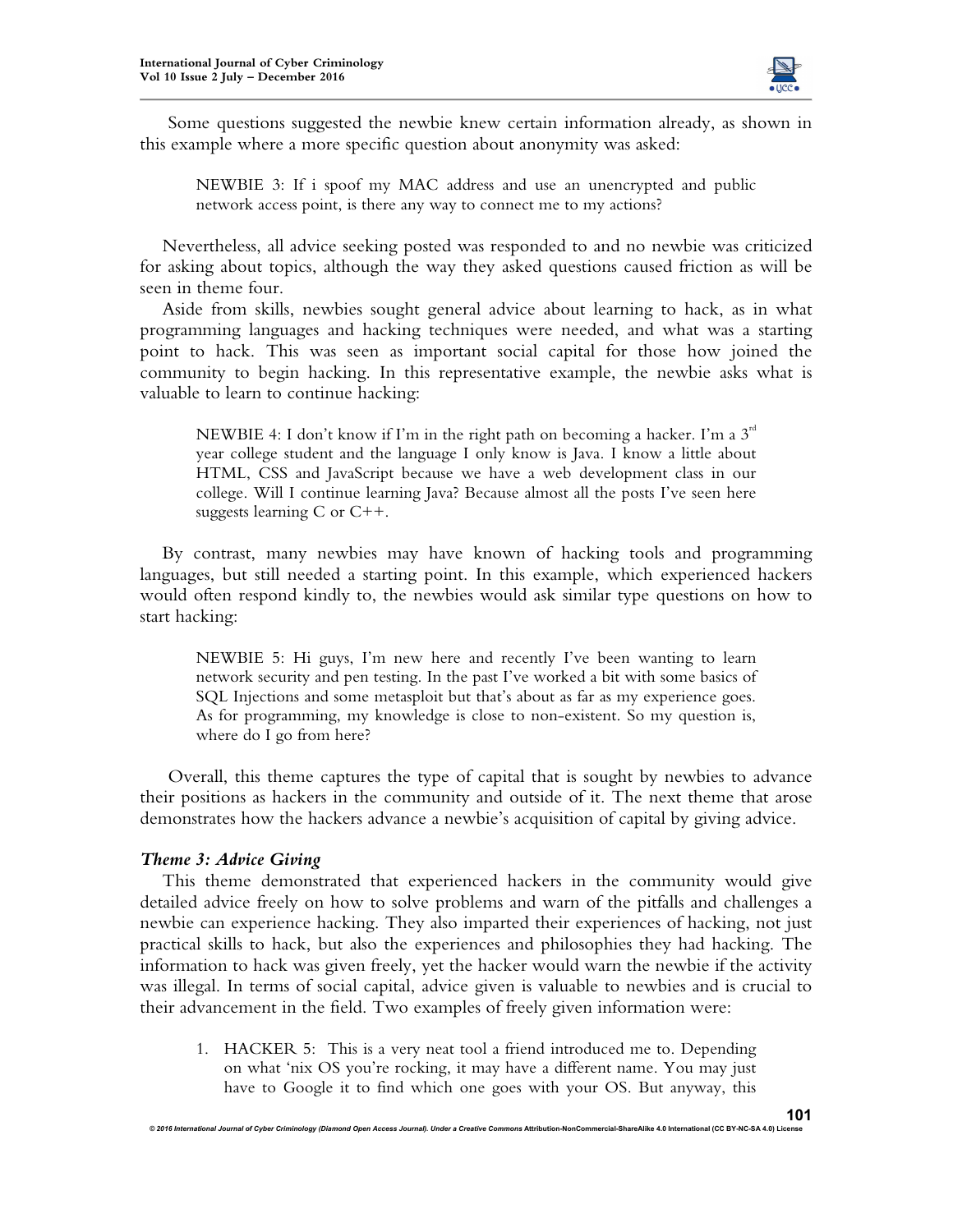tool sets a terminal to drop down at the press of a button, then wrap itself up and get out of your way when you press it again.

2. HACKER 6: What specifications are you looking for? Just for a run of the mill website with nothing fancy, check out http://www.freewebs.com

Hackers would also give advice to newbies based on their experiences of being a hacker and the field they occupy. The data also suggest this is the way hackers impart their habitus to the newbie expecting it to be respected, reinforcing the boundaries of the field (Bourdieu, 1986, 1985, 1977). These examples illustrate this:

1. HACKER 7: Hacking is like a tool it can be used all kinds of ways. In some cases yes it can destroy privacy, for instance the NSA using a JavaScript exploit to find people on tor. As far as learning to do this though what better way to protect your own privacy than to learn how to break it. Similarly the purpose of a learning a martial art is probably not to go around beating the crap outta peoples. It can be about exercise, self-defense, competition etc. In general this site also teaches the hacker mindset, thinking out site the box and finding clever solutions to problems, and provides a community of people with similar interests.

2: HACKER 8: Python is a great language to start with, it's not terribly difficult, resulting code is pretty easy to read, and it's powerful to boot! Where are you in the Codecademy course, and what exactly are you having issues with? My python is a tad rusty, but I don't mind giving you advice!

The first example imparts general knowledge about hacking activities whilst the second imparts experience with a programming language which the hacker is willing to share with the newbie. Both are social capital because they are imparting advice and knowledge the newbie can use practically to advance their position in the field.

A main element of this theme was the gaining of social capital through the solving of hacking problems. The first example shows a hacker advising a newbie about how online website forms can be hacked because the newbie had their website hacked through this method and wanted to know why it happened. The second example came from a newbie who was hacked and wanted to minimize the attacks that their system was experiencing:

- 1. HACKER 9: It may be that the search field, or any field in the forms that allow user input have not been properly sanitized to protect against JavaScript injection, i am speculating because the website is not in my native language and i can't check it out. If this is the case then a visitor could even post a comment with html meta tags and redirect every one or any number of things with JavaScript...
- 2. HACKER 10: You can use a virtual machine and load the same protected image each time you use it, effectively starting with a clean slate. This offers some modicum of protection from tracking cookies, malware, etc.

The information needed is given freely with the choice for the newbie to act on it. This did not always mean the newbie returned to the forum to continue interacting, but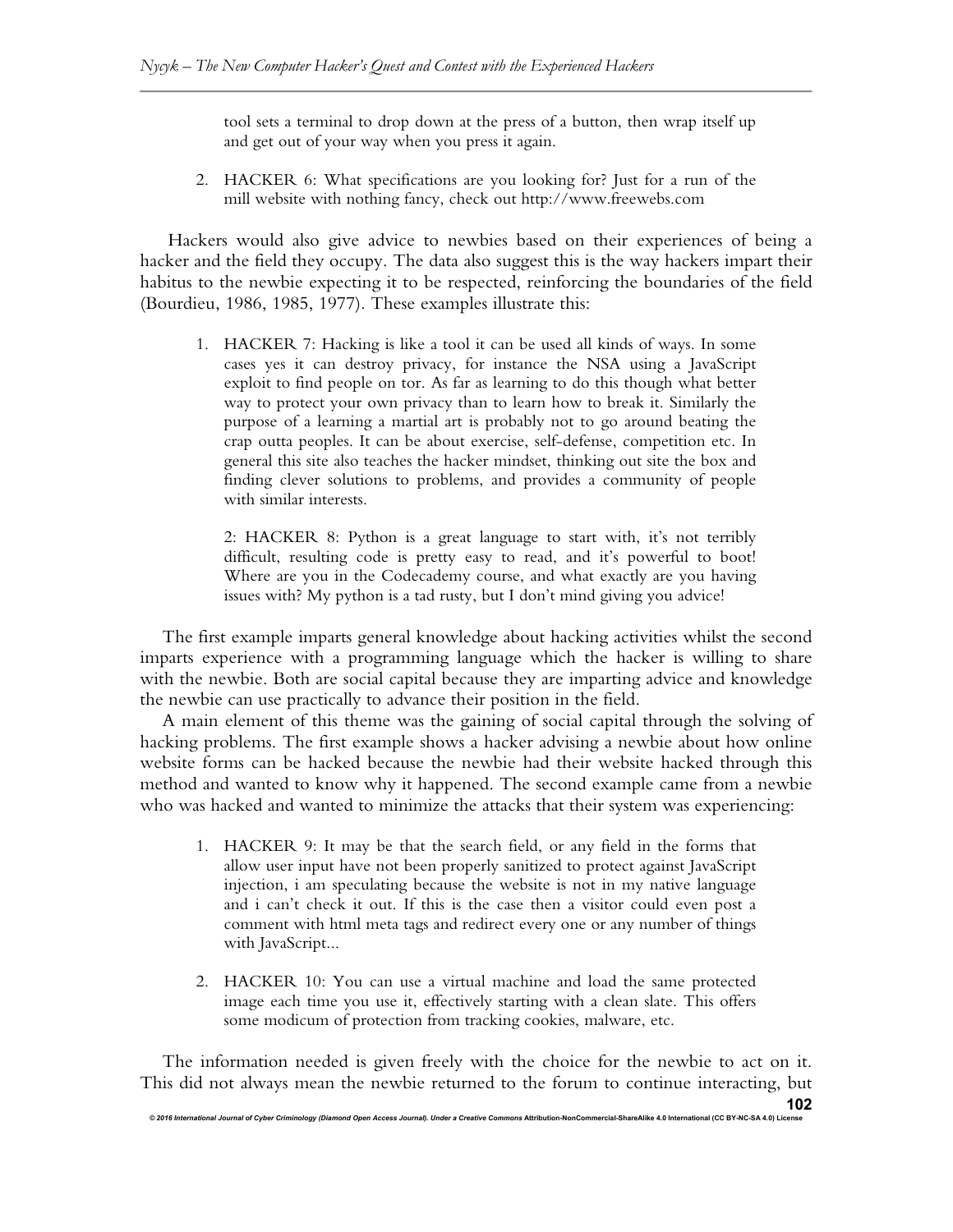

the presence of hackers who gave advice freely, imparted their skill and philosophical advice and solved newbie problems, was highly valued. However, as seen in theme 4, this capital was contested. Whereas themes 1 to 2 suggested a highly co-operative field where capital was easy to obtain, which answered the first research question of what types of capital could be obtained and how newbies obtained it, newbies did challenge the field for resources which lead to hackers protecting it.

## *Theme 4: Contesting Social Capital*

This theme demonstrates the operation of power over newbies when social capital is contested. In this sense, contestation means challenging the established order of a field to obtain capital. The practice the first three themes showed was the operation of habitus; the history of the community was to produce and reproduce collective practices which insist on what Bourdieu (1990) states is a correctness of practice. Up to this theme the newbies mostly co-operated by doing the practices the field demanded to advance from the newbie to hacker title. Clearly, some newbies either did not know how to ask in specific ways questions about hacking or were impatient, posting questions without reading the forum rules. When the hackers would not give them the advice or information they wanted, newbies would challenge the hackers, in turn the hackers used the collective habitus of producing strategic responses such as admonishment and other tactics to maintain power and control over the newbies.

Contestation is a struggle in the field for capital (Bourdieu, 1990) and operates in this hacker community by four elements. The first element is by using admonishment, insults and humiliation against newbies. One noticeable strategy employed as a warning to newbies was the yearly 'Idiot of the Year' prize voted by the hackers as the worst of the year:

HACKER 11: It's about time to continue tradition with our Idiot of the Year contest. Voting ends on December  $31<sup>*</sup>$  or January  $1<sup>*</sup>$ , depending on your time zone. With the seemingly decreasing activity in the forums, there have been a less amount of good idiot. So from the idiots that we do have, pick wisely!

The next two were frequent examples of admonishing newbies, using insults and humiliation, as tactics to reinforce the community's habitus of newbies conforming to certain rules and losing capital if they did not comply:

- 1. HACKER 12: First of all.. Don't post in colors. It looks retarded.
- 2. HACKER 13: Ok you are new. You need guidance. Firstly we don't talk like that, and using colours and lots of emoticons. This is what you should have said:

#### SAME HACKER 13: wrote:

 I don't know what the hell I'm doing. I'm really good with computers but I've never seen this type of thing before. Could someone please help me? Please!

Ok that is much easier to understand, so please type like that in future.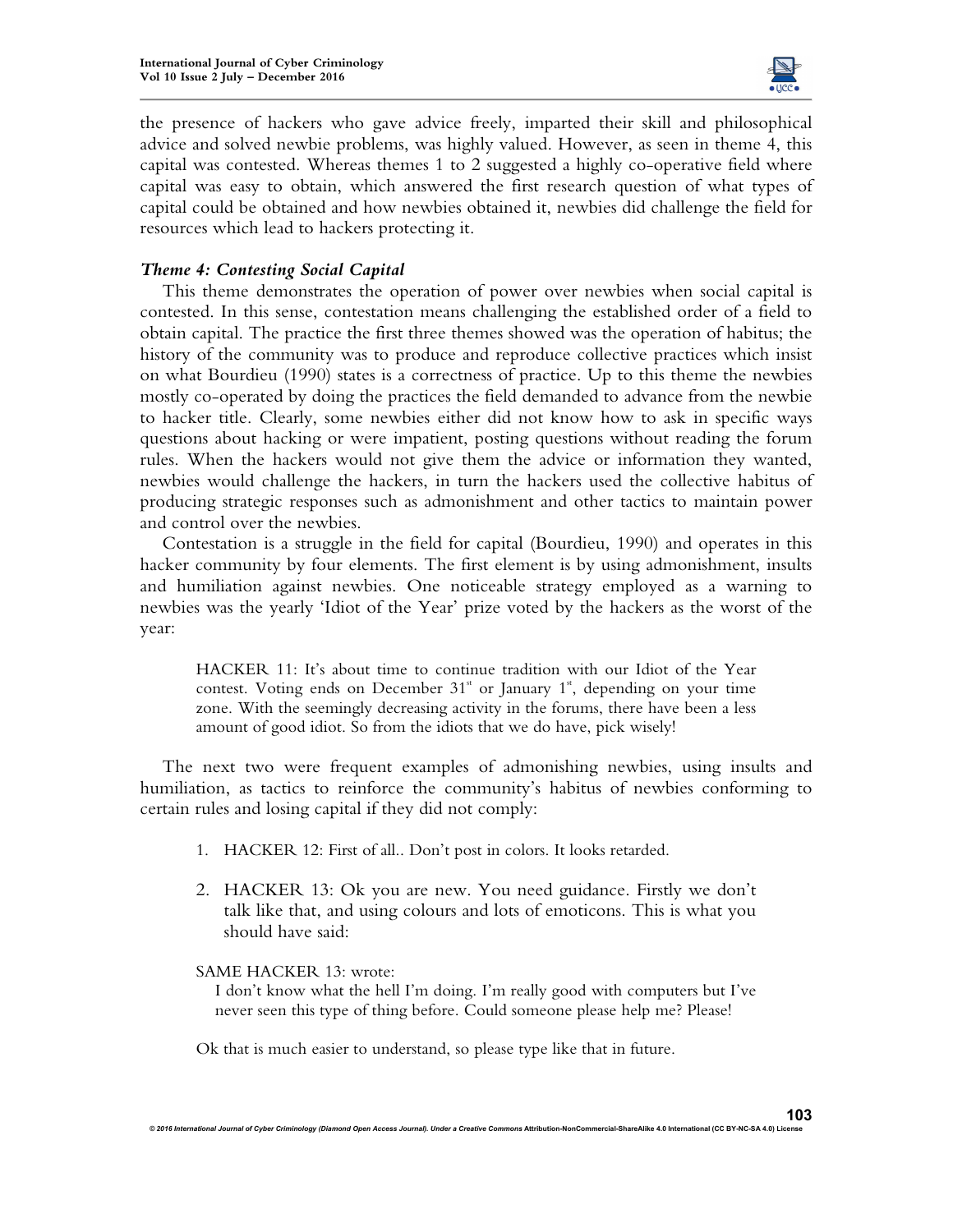Using abusive language and name-calling to admonish was frequent as this example shows:

HACKER 14: My first impression was that you're an idiot, but it quickly came to light that you are in fact a moron.

The struggle for the newbies here was to make the choice to endure the abuse and apologize or not reply and go to other hacker forums. It still meant that they did not receive the capital they needed to advance their hacker knowledge.

As part of their habitus, hackers also would criticize newbies for the wording of the questions the newbies would post. If the post asked for advice deemed illegal the hackers would warn, admonish and sometimes ban newbies. This was strongly tied to the constant need to enforce the image of the hacker community as being 'legitimate' and not encouraging criminal behaviors. If the newbie criticized the rules they would be admonished. These four examples show the operation of power in the field as newbies are criticized for their posts:

- 1. NEWBIE 6: well tbh thought this was a hacker community, but you can't ask for specific downloads or help, even the admins refuse to give some good information, you call yourself hackers but I'm sure only 0.5% of these people is worthy to be called one, I'll be leaving this site to join a real community where people help each other instead of being scared to something wrong. hail black hackers and hail my old community where you had special room to insert sites / people that needed to be dealt with
- 2. HACKER 15: The fact that I haven't seen it, doesn't mean it doesn't happen (though I doubt that). Either way, no-one will help you do something illegal here. At best a mod will come along to lock this thread and move it to the graveyard, at worst you will be banned from the site too. We'll see what happens...
- 3. HACKER 16: I am a professional hacker. Let's not talk about "illegal activities" on a "hacking form" pm me

I don't understand why this even has to be explained. It should be common sense.

These are the type of people who deserve to be caught or scammed.

*© 2016 International Journal of Cyber Criminology (Diamond Open Access Journal). Under a Creative Commons* **Attribution-NonCommercial-ShareAlike 4.0 International (CC BY-NC-SA 4.0) License** 

4. HACKER 17: On a hacker's forum, you really shouldn't really say that. Should the party van catch someone who's part of this community, we won't look like saints either, you know?

Notice the disclaimer at the bottom of this page: (community name) does NOT condone or support illegal activities. Seeing as you have so much time on your hands, you should be able to figure it out yourself if it's really that pressing of an issue. While you sound benign, you could be attempting to bring down the network/wreak general havoc, etc. Sorry, but seeing as this is likely to be illegal, we can't really help you.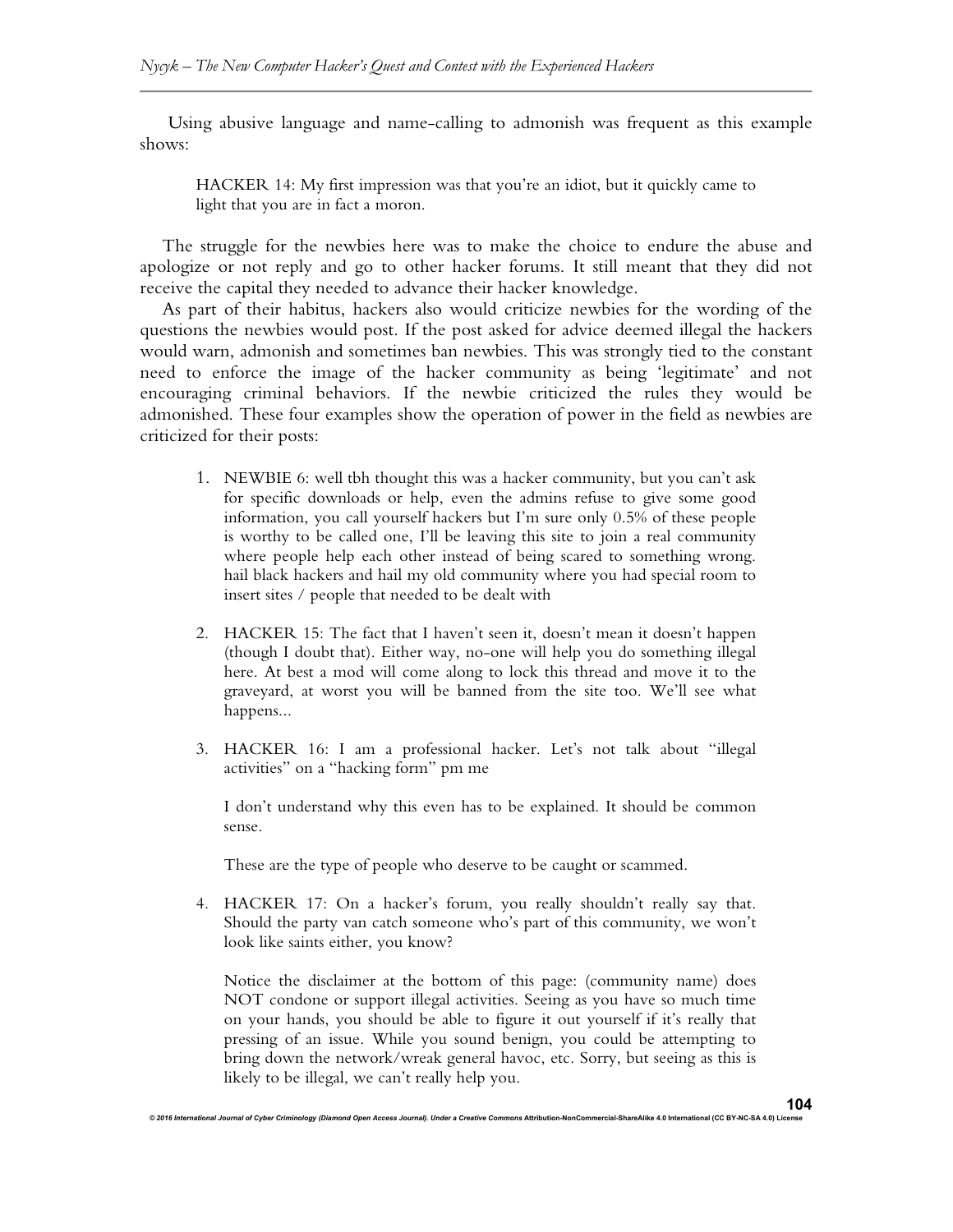

This contestation raises some questions as to why newbies choose to challenge the field. As it is working from text, the reasons may not be clear but in reading the posts the suggestion is that newbies just did not read the taken-for-granted community rules. It also calls into account newbies' motives. Some of the newbies' requests fall into the category of acts of force or fraud undertaken in pursuit of self-interest, or criminality, as defined by Gottfredson and Hirsch (1990). Even with explicit rules for behaviors, some may view even this public community as a source of black hat activity. However, although there is conflicting information; that is, the hackers do tell people specific hacker methods, this contestation of the hackers protecting the community show they create a community of practice that is creating ethical frameworks to guide field activities (Pike, 2013).

New and established hackers believe they may gain respect and recognition from hacker peers (Young, Zhang & Prybutok, 2007). Yet obtaining this capital is often a struggle for the newbie if they do not follow or know the established rules of the field. It can be a counter-argument that many do not take the time to study the rules of a field and eagerly rush in. This can be assumed in reading the posts. However, what is evident from the results of this theme is that contestation is a powerful struggle. The community welcomed newbies but did not hesitant to give out punishments, including banning newbies. Bourdieu (1977, p. 40) illustrates the operation of a contestation over capital in a field that supports these findings:

To possess the capital of authority necessary to impose a definition of the situation, especially in the moments of crisis when the collective judgment falters, is to be able to mobilize the group by so lemnizing, officializing, and thus universalizing a private incident (e.g. by presenting an insult to a particular woman as an affront to the hurma of the whole group). It is also to be able to demobilize it, by disowning the person directly concerned, who, failing to identify his particular interest with the "general interest", is reduced to the status of a mere individual, condemned to appear unreasonable in seeking to impose his private reason - idiotes in Greek and amahbul in Kabyle.

Therefore, applying this to the forth theme, the moment of crisis is when the newbie requests illegal information or challenges the community; therefore, disowning the newbie is the response. Not obtaining social capital may not concern the newbie, but it is seen that the newbie is unreasonable and imposing their reason onto the community. As example 1 in this part of the analysis showed, newbies, and sometimes established hackers although only one instance was noticed, hit back at the community. It is important to get capital and to some newbies it is a devastating experience not to gain it and advance their own hacking cause in, or out of, the community.

#### **Discussion, Conclusion and Directions for Future Research**

 $@$  2016 International Journal of Cyber Criminology (Diamond Open Access Journal). Under a Creative

This section discusses findings and conclusions, as well as giving direction on future research of newbie hackers, and answers the third question, what insights can be drawn from these forum interactions on the relationships between new and experienced hackers?

The sophistication and frequency of cyber attacks must start from the mind of the newbie as they seek skills and knowledge, the capital of the hacker field to hack (Décary-Hétu & Dupont, 2013; Yar, 2005; Taylor, 1999; Meyer & Thomas, 1990). Using the sample set of threads, this study gave insights into newbie hacker behaviors in an online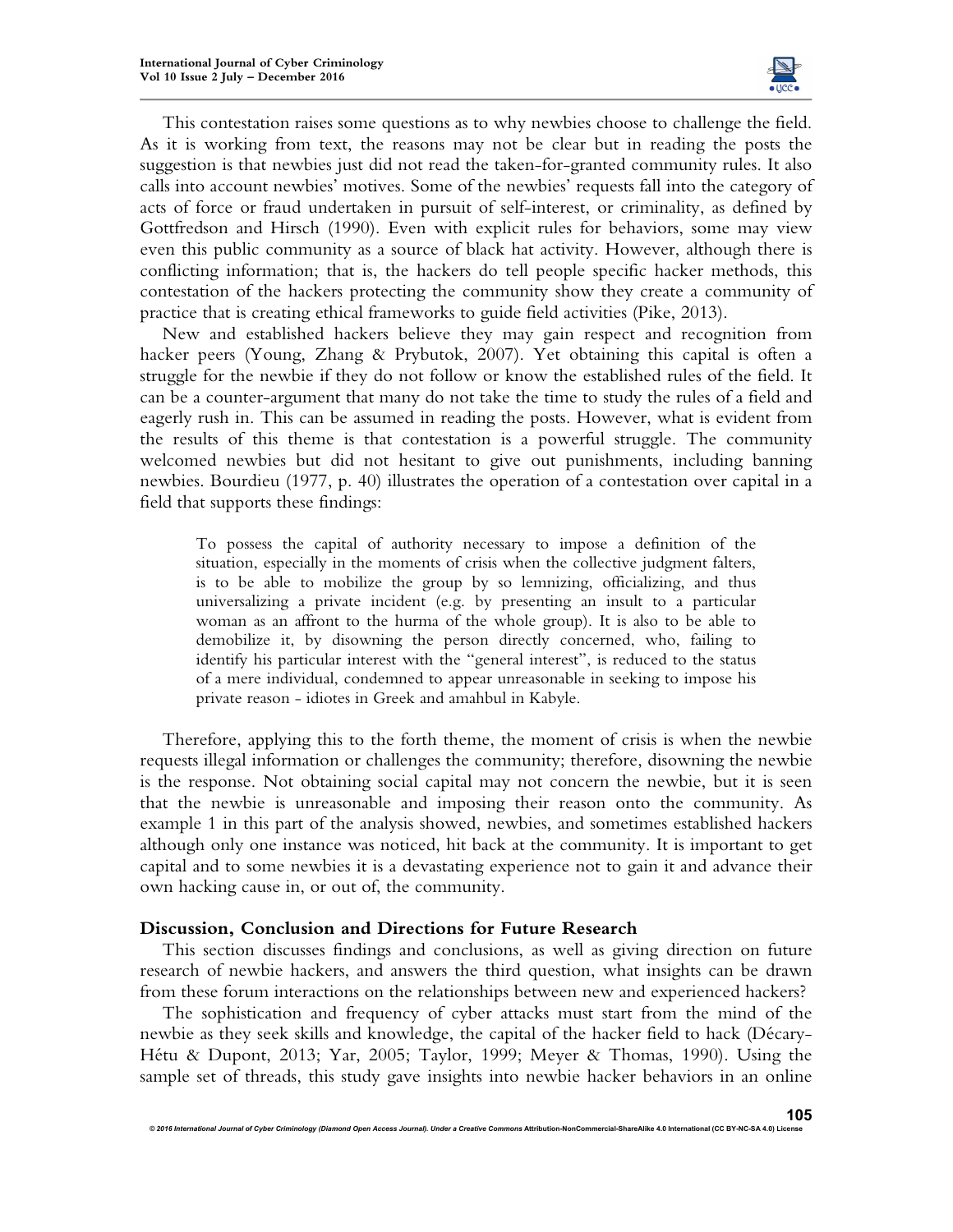public hacker community. Using Bourdieu's Field Theory concepts, an overall thematic picture of what occurs in one public online hacker community emerged. The field is the hacker forum itself where it is compulsory to contribute to advance. Hackers reproduce habitus which newbies must adhere to in order to gain capital. Habitus was seen as dispositions to reproduce practices which kept the community being seen as a white hacker, ethical place despite giving specific advice on how to hack. Newbies had to navigate this process and act accordingly.

The thematic analysis discovered themes of the gaining and contestation of capital hackers and newbies wanted. Bruan and Clarke (2006) argue, this method allowed a rich description of the data set, which this method achieved in the four themes. However, there was more evidence of the operation of social capital rather than cultural capital. The process operating was that hackers had power to give capital as their cultural capital; their knowledge to give was high. In the other themes it was the social process of asking, correctly, for social capital in an 'ask and give' advice process. If this failed, which it frequently did, Bourdieu's contestation in the field concept was activated and often the newbie could not advance in the community or gain capital to hack. These results answered the research question.

What was not expected was the depth of conflict between the rules and ethos of the community site, seen in the habitus where hackers would admonish newbies and sometimes each other for perceived illegalities. Contempt for newbies who wanted things done for them without making effort occurred frequently. The skills and information given on the forum contained code, methods and techniques to hack a network, software or a device. Newbies did ask how to perform illegal hacking activities, consequently getting admonished and warned, yet the experienced hackers would tell each other specifically how to hack something. As Taylor et al. (2011) stated, experienced hackers will ban newbies and script kiddies who waste their time yet hackers still claim there is a form of community amongst hackers. A newbie may find such a community confusing and in the data they often begged for information but the hacker's choice to answer depended on the specific way the newbie requested something. This can be difficult and perhaps deters newbies to learn hacking.

The insights drawn from the forum interactions, the third research question, were that newbies must learn, as Bourdieu (1977) states, the 'rules of the game' in the field to advance their hacking activities and not challenge the others in the field. For example, although not frequent, some newbies expressed frustration that they were not being answered. Their complaints were often met with contempt though some hackers would be sympathetic and correct newbies' behaviors. It is difficult to ascertain confidently if this hacker community was encouraging criminal activity because of the continued stating some activities were illegal. However, newbies if they worked out the rules of the community and learned to ask questions correctly could advance quickly which was evidenced by newbies being given a new title such as Experienced Hacker on the forum. This was the best symbol of the acquisition of capital.

A limitation of the study is the questioning of results as being speculative because the data are only textual. This is a legitimate concern because unlike interviews researchers cannot always check details with participants. Not knowing the full outcome of some interactions could have led to speculation of what was going on, influencing rigor. However, it is argued that the posts gave accurate representations of the interchange, or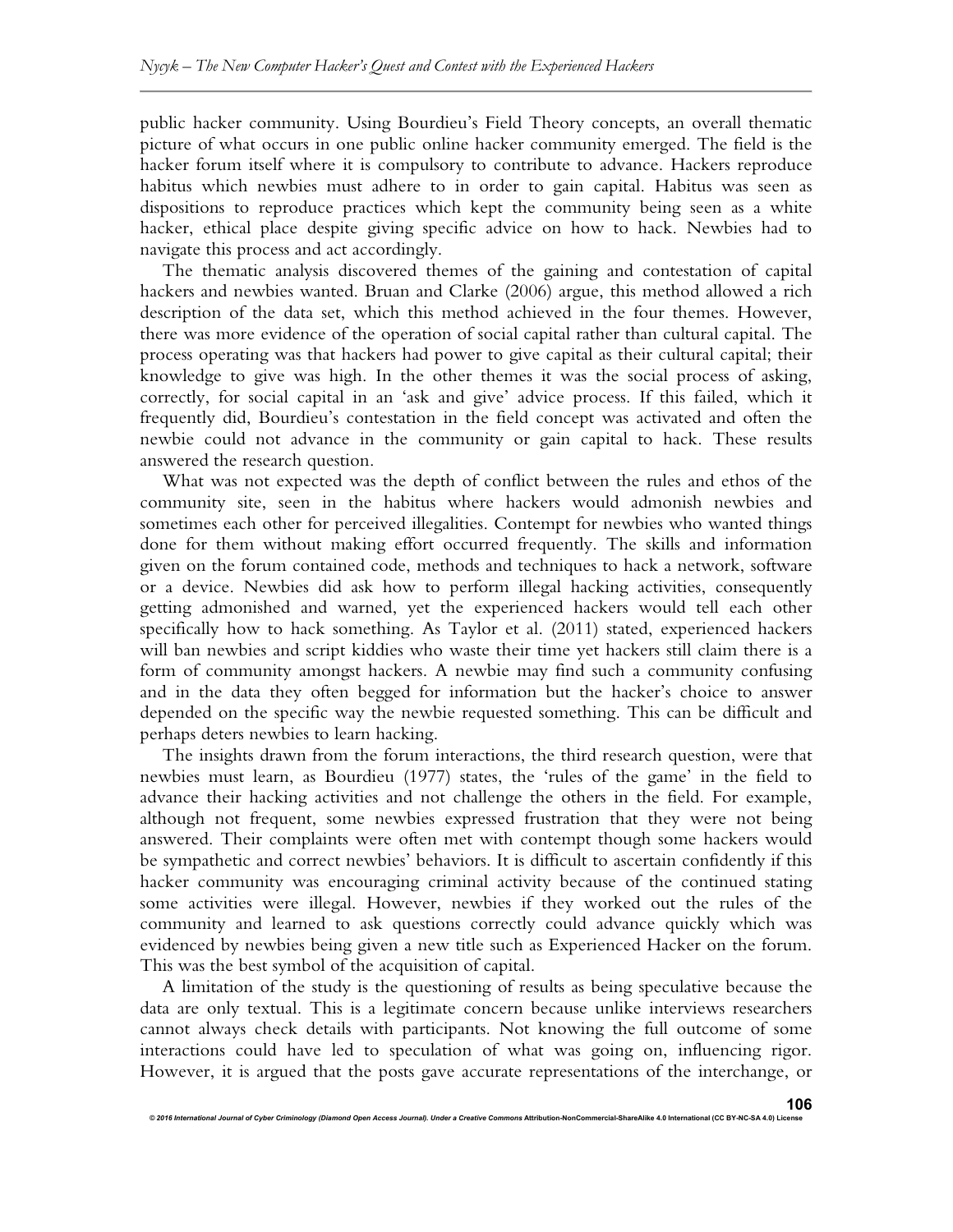

not, of capital acquisition, sharing and contestation over both capitals. Researchers undertaking most textual discourse analysis work can subject themselves to the criticism that they put their own meanings on the text not capturing what is occurring from the participant's point-of-view. Although valid, this study was aided in rigor by using a sociological framework and a strong qualitative research method, combined with good data reliability, to produce a thematic insight into the ways newbies operate when trying to gain entrance to a competitive field such as hacking. It is also fact that the greater the sample size, which would require more work to analyze, the more insights and frequency of occurring issues could be uncovered.

Future research would depend on the information security industry's resolve to stop hackers. From a research view, perhaps a larger sample would give even more insights and show patterns a smaller study like this cannot. The study could be replicated with multiple coders who could bring more insights as this project could not do this. However, although concerning as researchers could be risking informant's safety due to the illegality of hacking, the interview and observations of newbies and hackers would yield a rich data set of understandings. For example, in their study of Wikipedia trolls, Shachaf and Hara (2010) conducted the study strictly by email to protect informants while Kubitschko (2015) sought data with permission from a major European hacking community becoming involved with them by attending their meetings. The ethics of doing any hacker research may be of interest to authorities; therefore, careful study design must be strictly adhered to in order to protect the researcher, informants and the institution or company they are researchers for.

To conclude, this study has given insights of newbies who face a formidable process to be accepted into the hacker community and earn titles more in keeping with what they want to achieve. The contribution to cyber crime prevention is in understanding the specific ways newbies operate in such environments. As the reach and frequency of cyberattacks grows, perhaps with catastrophic results, such research which seeks to understand behaviors and motivations can support the practical security measures that governments and security firms are trying desperately to implement and deter newbies from entering the world of hacking.

## **References**

- Alhojailan, M. (2012). Thematic analysis: a critical review of its process and evaluation. *West East Journal of Social Sciences, 1*(1), 39-47.
- Bachmann, M. (2010). The risk propensity and rationality of computer hackers. *International Journal of Cyber Criminology, 4*(1-2), 643-656. Retrieved from http://www.cybercrimejournal.com/michaelbacchmaan2010ijcc.pdf.
- Bourdieu, P. (1977). *Outline of a theory of practice*. (R. Nice, Trans.). New York: Cambridge University.
- Bourdieu, P. (1984). *Distinction: a social critique of the judgement of taste*. London: Routledge.
- Bourdieu, P. (1985). The social space and the genesis of groups. *Theory and Society*, *14*(6), 723-744.
- Bourdieu, P. (1986). The forms of capital. In J. G. Richardson (Ed.), *Handbook of theory and research in the sociology of education* (pp.241-258). New York: Greenwald Press.

Bourdieu, P. (1990). *The logic of practice*. (R. Nice Trans.). Cambridge: Polity Press.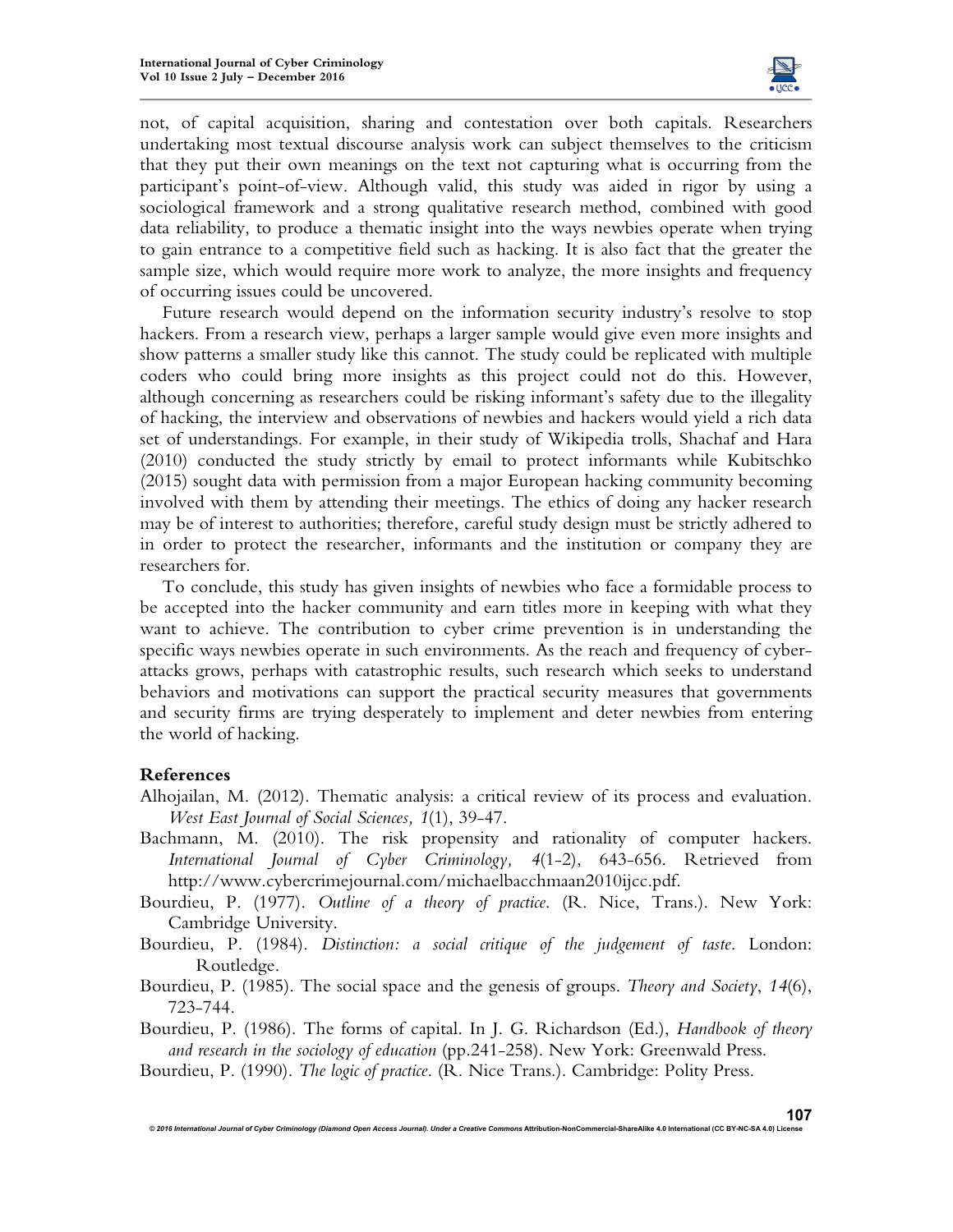- Braun, V., & Clarke, V. (2006). Using thematic analysis in psychology. *Qualitative Research in Psychology, 3*(2), 77-101. http://dx.doi:10.1191/1478088706qp063oa.
- Bruckman, A. (2002). *Ethical guidelines for research online*. Retrieved from http://www.cc.gatech.edu/~asb/ethics.
- Chiesa, R., Ducci, S., & Ciappi, S. (2009). Profiling Hackers: *The science of criminal profiling as applied to the world of hacking*. Florida: Auerbach Publications.
- Décary-Hétu, D., & Dupont, B. (2013). Reputation in a dark network of online criminals. *Global Crime, 14*(2-3), 175-196. doi: 10.1080/17440572.2013.801015.
- Dremliuga, R. (2014). Subculture of Hackers in Russia. *Asian Social Science, 10*(18), 158- 162.
- Flowers, S. (2008). Harnessing the hackers: The emergence and exploitation of Outlaw Innovation. *Research Policy, 37*, 177-193. doi: 10.1016/j.respol.2007.10.006.
- Fötinger, C., & Ziegler, W. (2004). *Understanding a Hacker's Mind a psychological insight into the hijacking of identities*. Krems, Austria: Donau-Universität Krems. Retrieved from http://www.donau-

uni.ac.at/de/department/gpa/informatik/DanubeUniversityHackersStudy.pdf.

- Gottfredson, M. & Hirschi, T. (1990). *A general theory of crime*. Stanford, CA: Stanford University Press.
- Hanks, W. (2005). Pierre Bourdieu and the practices of language. *Annual Review of Anthropology, 34*, 67-83. doi: 10.1146/annurev.anthro.33.070203.143907.
- Holt, T., D., Strumsky, D., Smirnova, O., & Kilger, M. (2012). Examining the social networks of malware writers and hackers. *International Journal of Cyber Criminology, 6*(1), 891- 903. Retrieved from http://cybercrimejournal.com/holtetal2012janijcc.pdf.
- Imperva. (2012). Hacker intelligence initiative, monthly trend report 13: monitoring hacker forums ADC monthly web attacks analysis, October 2012. Retrieved from https://www.imperva.com/docs/HII\_Monitoring\_Hacker\_Forums\_2012.pdf.
- Jordan, T., & Taylor, P. (1998). A sociology of hackers. *Sociological Review*, *46*, 757-780.
- Kao, D., Huang, F., & Wang, S. (2009). Persistence and desistance: examining the impact of re-integrative shaming to ethics in Taiwan juvenile hackers. *Computer Law and Security Review, 25*, 464-476. doi: 10.1016/j.clsr.2009.05.009.
- Kilger, M., Stutzman., & Arkin, O. (2004). Profiling. In The Honeynet Project ( $2<sup>nd</sup> Ed.$ ), *Know your enemy*. Addison Wesley Professional.
- Kirwan, G., & Power, A. (2013). *Cybercrime: The psychology of online offenders*. Cambridge: Cambridge University Press.
- Kollock, P. (1999). Invisible crowds in cyberspace: mapping the social structure of Usenet. In M. Smith & P. Kollock (Eds.), *Communities in cyberspace* (pp.195-219). London: Routledge.
- Kshetri, N. (2010). The global cybercrime industry: Economic, institutional and strategic perspectives. Berlin: Springer.
- Kubitschko, S. (2015). Hackers' media practices: demonstrating and articulating expertise as interlocking arrangements. *Convergence*: *The International Journal of Research into New Media Technologies, 21*(3), 388-402. doi: 10.1177/1354856515579847.
- Madge, C. (2007). Developing a geographers' agenda for online research ethics. *Progress in Human Geography*. *31*(5), 654-674. doi: 10.1177/0309132507081496.

*© 2016 International Journal of Cyber Criminology (Diamond Open Access Journal). Under a Creative Commons* **Attribution-NonCommercial-ShareAlike 4.0 International (CC BY-NC-SA 4.0) License**